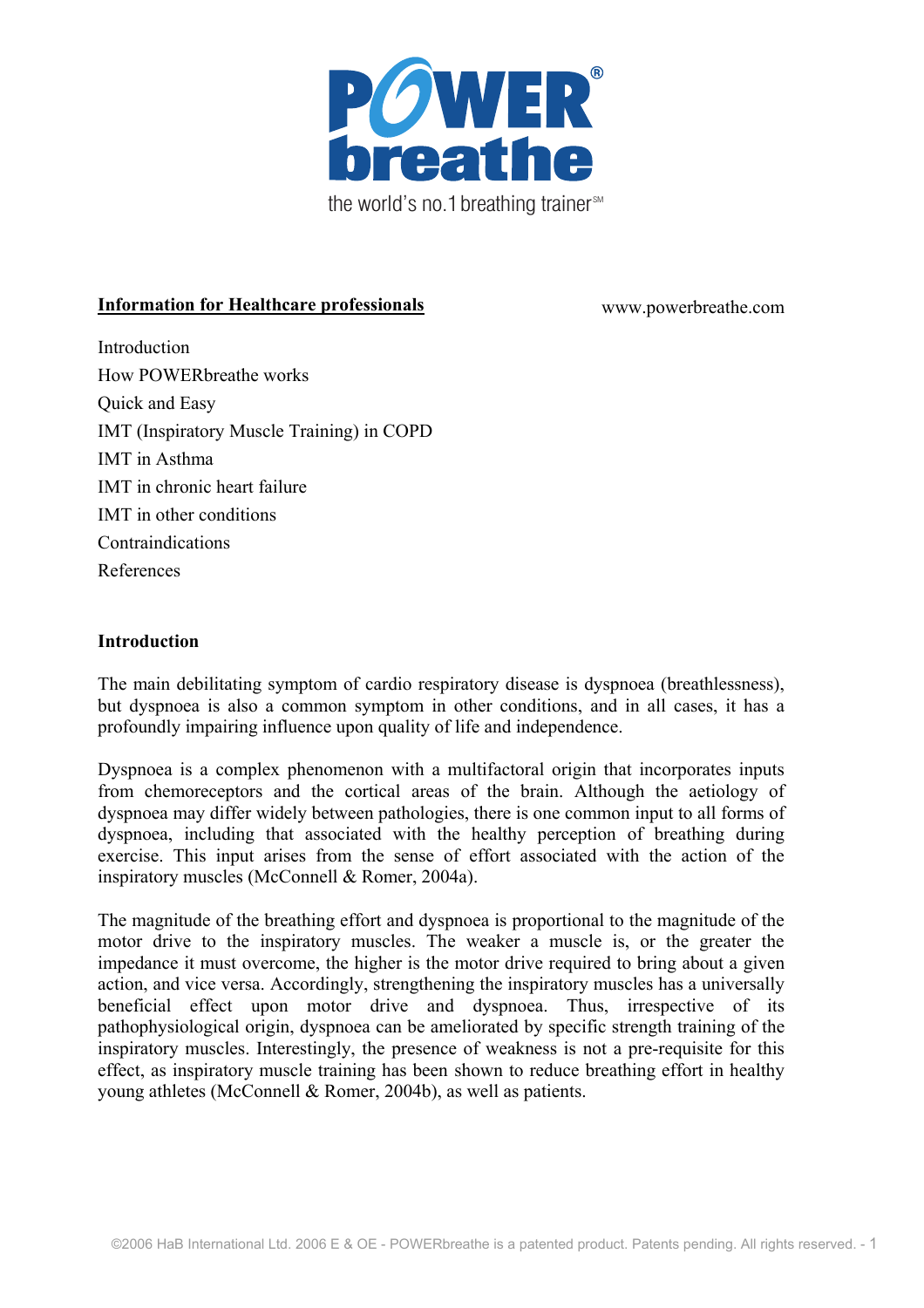## **How POWERbreathe works**

POWERbreathe applies the tried and trusted principles of resistance (weight) training to the inspiratory muscles, and can be thought of as 'dumbbells for the diaphragm'. When muscles are overloaded regularly for a period of a few weeks, they adapt, becoming stronger and more resistant to fatigue. Activating stronger inspiratory muscles requires less effort during a given task, hence dyspnoea is reduced (McConnell & Romer, 2004a).

## **Quick and Easy**

One of POWERbreathe's greatest strengths is that it is so easy and quick to use, with a training regimen that has been validated in a large number of RCTs (McConnell et al., 2005). Most patients can use POWERbreathe straight out of the box, but even those needing a little more support can become competent in just a few minutes.

Because everyone is different, POWERbreathe's loading mechanism has a wide range of settings and has provision for training to progress as the inspiratory muscles become stronger.



Exploded view of POWERbreathe Medic

POWERbreathe is supplied with a simple, but comprehensive user manual and online support (http://www.powerbreathe.com/pdf/medical/medicusermanual.pdf).

As with any intervention, patients will only be motivated to adhere if it doesn't require a lot of time, and they perceive benefits quickly.

POWERbreathe training requires just 15 minutes, twice daily for the first 12 weeks; thereafter, maintenance training is just three times per week (McConnell et al., 2005).

POWERbreathe training yields improvements in dyspnoea within the first few days of use, and measurable improvements in exercise tolerance in just three weeks (McConnell et al., 1998).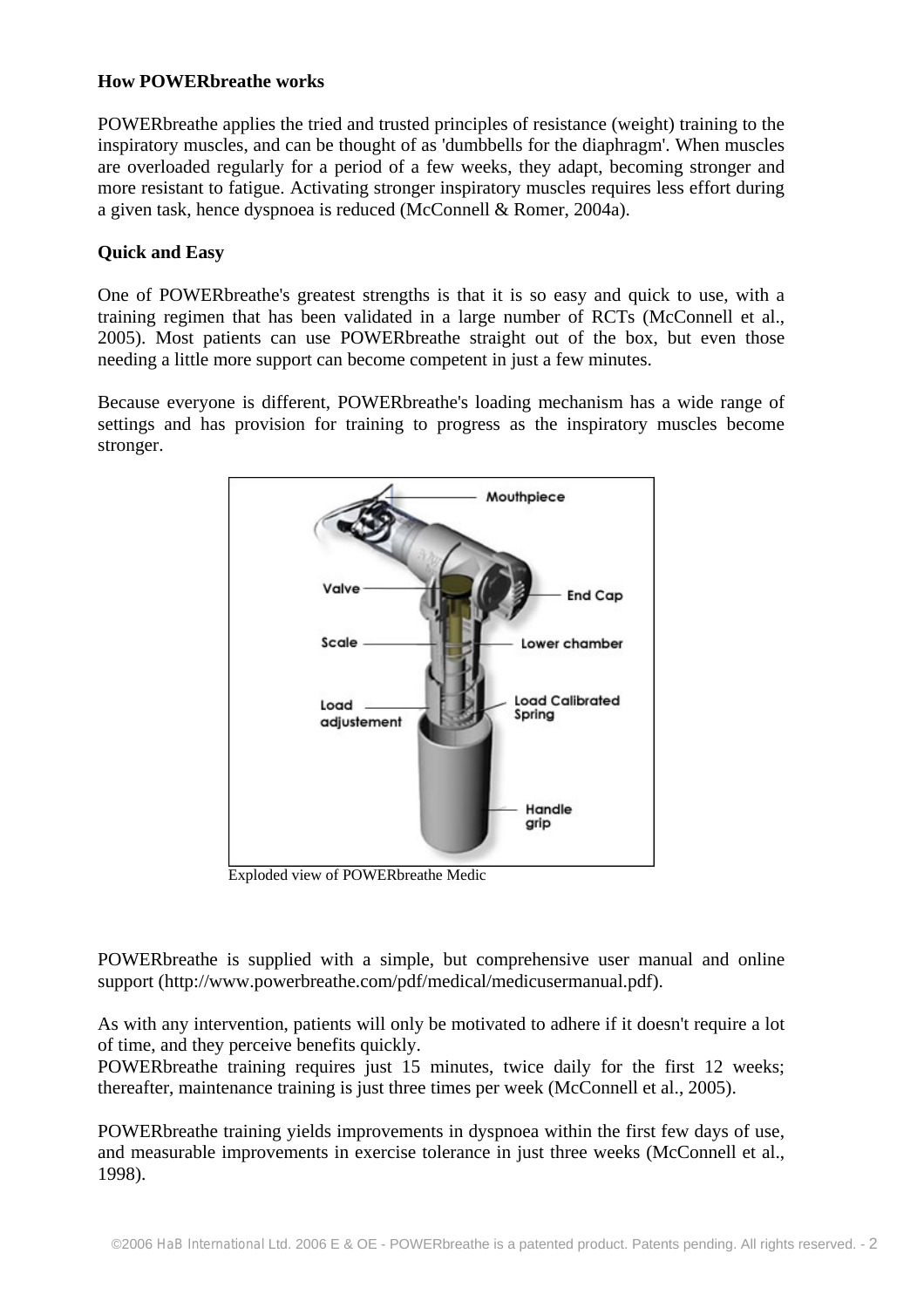## **IMT in COPD**

Inspiratory muscle training has been most widely used in patients with COPD. The rationale is particularly strong in this patient group, as they have primary weakness of their inspiratory muscles (Levine et al., 2003), mechanical abnormalities of their chest wall (hyperinflation due to expiratory flow limitation), and a disproportionately high demand for ventilation during exertion (Casaburi et al., 1991).

A meta-analysis undertaken in 2002 concluded that "Both IMT alone and IMT as an adjunct to general exercise reconditioning significantly increased inspiratory muscle strength and endurance. A significant effect was found for dyspnoea at rest and during exercise" (Lotters et al., 2002). Further, the authors also concluded that "inspiratory muscle training is an important addition to a pulmonary rehabilitation programme directed at chronic obstructive pulmonary disease patients".

Thanks to this analysis, and subsequent randomised controlled trials reporting improvements following IMT, current guidelines such as those issued in 2004 by NICE for the management of COPD, as well as the recent Clinical Evidence Review on the management of COPD from the BMJ (Kerstjens et al., 2005), acknowledge the that IMT has a part to play in the management of COPD.

The most recent randomised controlled trial of IMT encapsulates the already wellestablished benefits of the treatment (reduces dyspnoea, improves exercise tolerance, and enhances quality of life), as well as adding new evidence that the use of healthcare resources is reduced by around 25% after IMT (see figures 1 to 3) (Beckerman et al., 2005).



Fig.1 Reduction in primary care consultations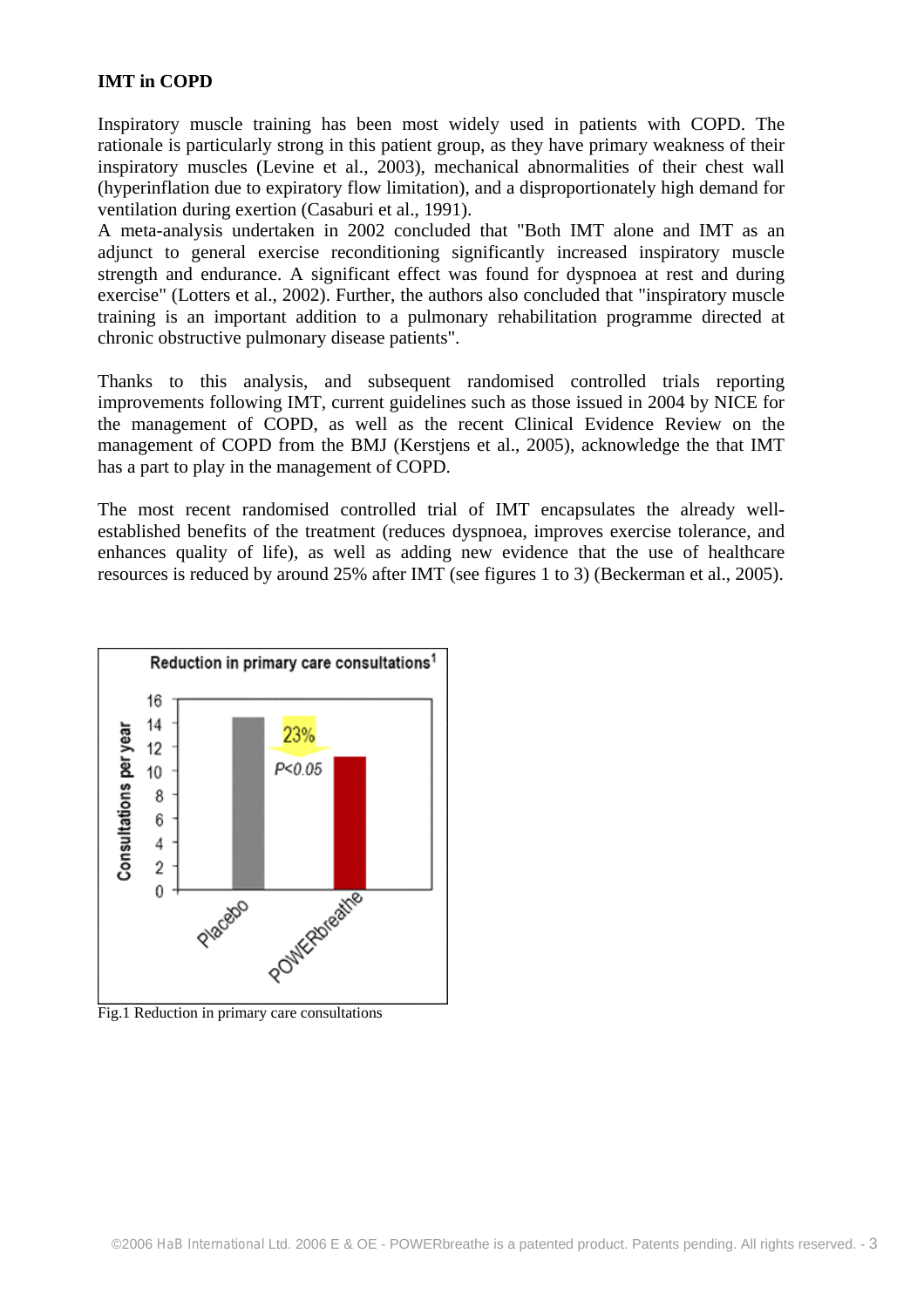

Fig.2 Improvement in Quality of Life



POWERbreathe training is 10 times more effective than oxitropium bromide for improving exercise tolerance and quality of life in patients with COPD (Oga et al., 2000; Beckerman et al., 2005).

#### **IMT in Asthma**

The role of IMT in the management of asthma has been less widely studied than in COPD, but the data that exists from five randomised controlled trials are unanimously supportive (Weiner et al., 1992; McConnell et al., 1998; Weiner et al., 2000; Weiner et al., 2002a; Weiner et al., 2002b). Patients experience a reduction in dyspnoea, as well as improvements in quality of life. Most striking are the observations that IMT reduces absence from school/work (by  $\sim$ 95%), use of healthcare resources (by  $\sim$ 75%), and the consumption of medication (by ~79%, see figure 4)(Weiner et al., 1992).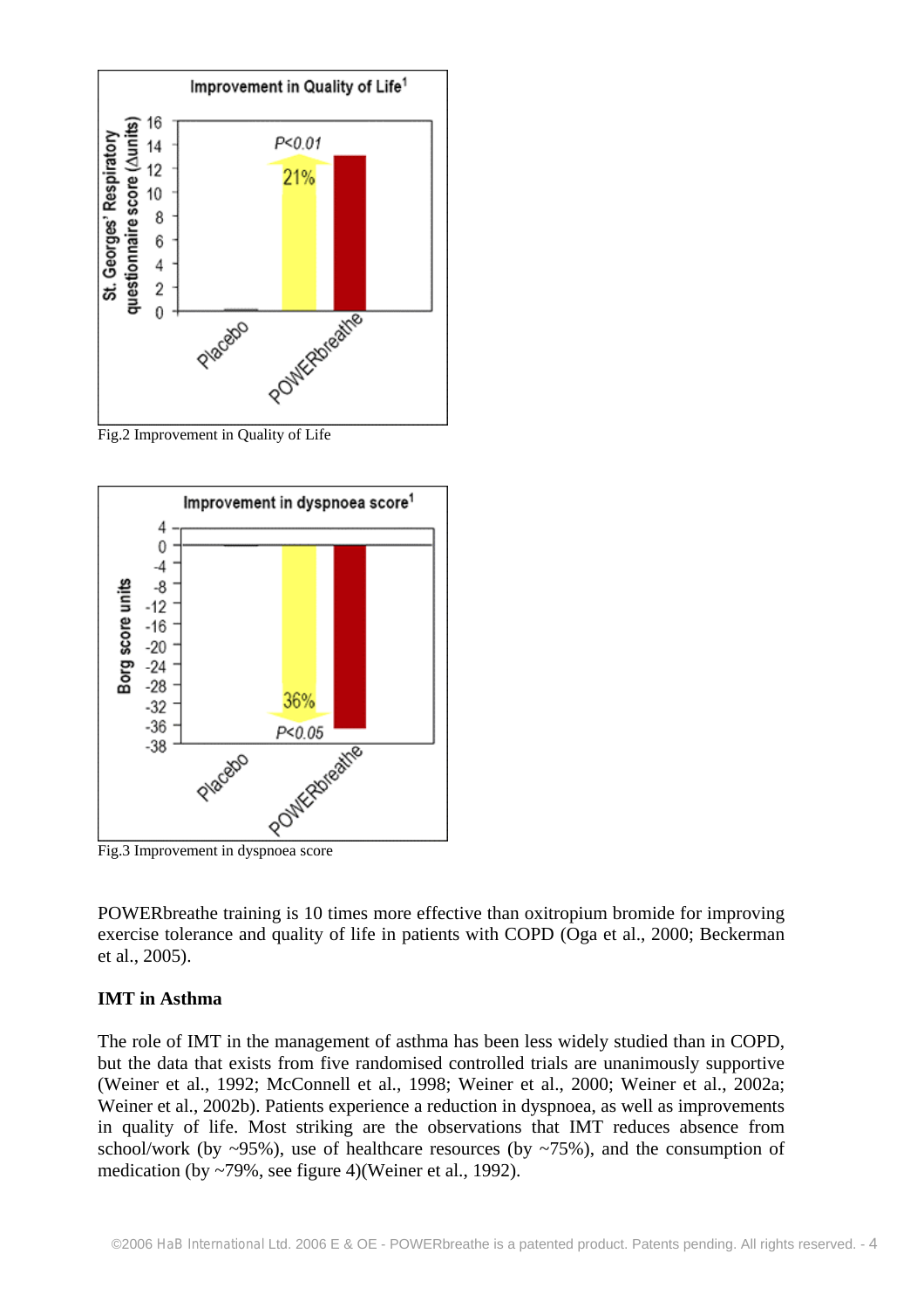



### **IMT in chronic heart failure**

Patients with chronic heart failure (CHF) have a restrictive pattern of lung function due to the presence of pulmonary hypertension. This lung 'stiffness' increases the load on the inspiratory muscles and makes a significant contribution to their dyspnoea. In addition, there is evidence of inspiratory muscle weakness that emerges as an independent predictor of prognosis in this group of patients (Meyer et al., 2001). The two most recent randomised controlled trials of IMT both reported significant improvements in dyspnoea, exercise tolerance (see figure 5), quality of life (Laoutaris et al., 2004; Dall'Ago et al., 2006).



Because the cardiovascular strain of POWERbreathe training is very low, it is suitable for even the most physically compromised patients, and is particularly helpful in patients who are too ill for rehabilitation.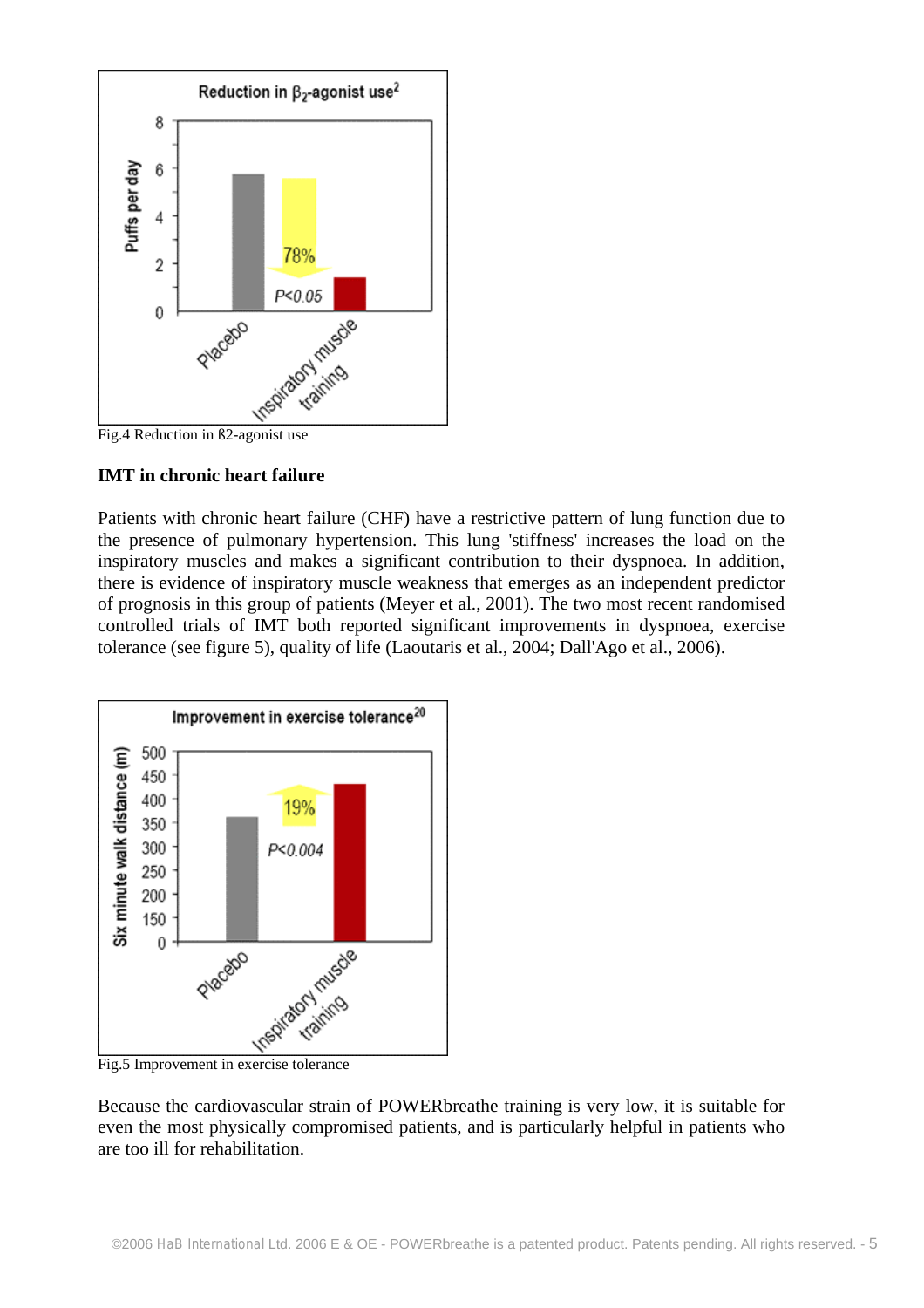### **IMT in other conditions**

Because IMT influences dyspnoea directly at a cortical level, it is also helpful for managing other conditions where dyspnoea is present. These include: Elderly people with nonspecific dyspnoea (Copestake & McConnell, 1995)

Cancer (Dudgeon et al., 2001) Cystic fibrosis (Enright et al., 2004) Neuromuscular disease (Koessler et al., 2001) Parkinson's disease (Inzelberg et al., 2005) Prior-polio (Klefbeck et al., 2000) Spinal cord injury (Liaw et al., 2000) Sleep apnoea and snoring (Heijdra et al., 1996)

## **Contraindications**

POWERbreathe training is completely safe for the vast majority of patients. IMT has no known side effects, no interactions with existing treatments, and no adverse events have been reported. However, there are some small theoretical risks associated with the following conditions: Inspiratory muscle training is NOT recommended for patients with a history of spontaneous pneumothorax.

Inspiratory muscle training is only recommended for patients with a history of traumatic pneumothorax after complete recovery.

Inspiratory muscle training is NOT suitable for asthma patients who have low symptom perception and who suffer from frequent, severe exacerbations.

Inspiratory muscle training is NOT suitable for anyone who has recently experienced a perforated ear drum.

Anyone who is under the age of 16 should only use POWERbreathe with supervision from an adult.

Download a copy of our medical information leaflet on our website: www.powerbreathe.com/pdf/medicalleaflet.pdf

POWERbreathe Medic Model is approved by the NHS's PPA and is available on prescription in the UK.

## **References**

Beckerman M, Magadle R, Weiner M & Weiner P. (2005). The effects of 1 year of specific inspiratory muscle training in patients with COPD. Chest 128, 3177-3182.

Casaburi R, Patessio A, Ioli F, Zanaboni S, Donner CF & Wasserman K. (1991). Reductions in exercise lactic acidosis and ventilation as a result of exercise training in patients with obstructive lung disease. Am Rev Respir Dis 143, 9-18.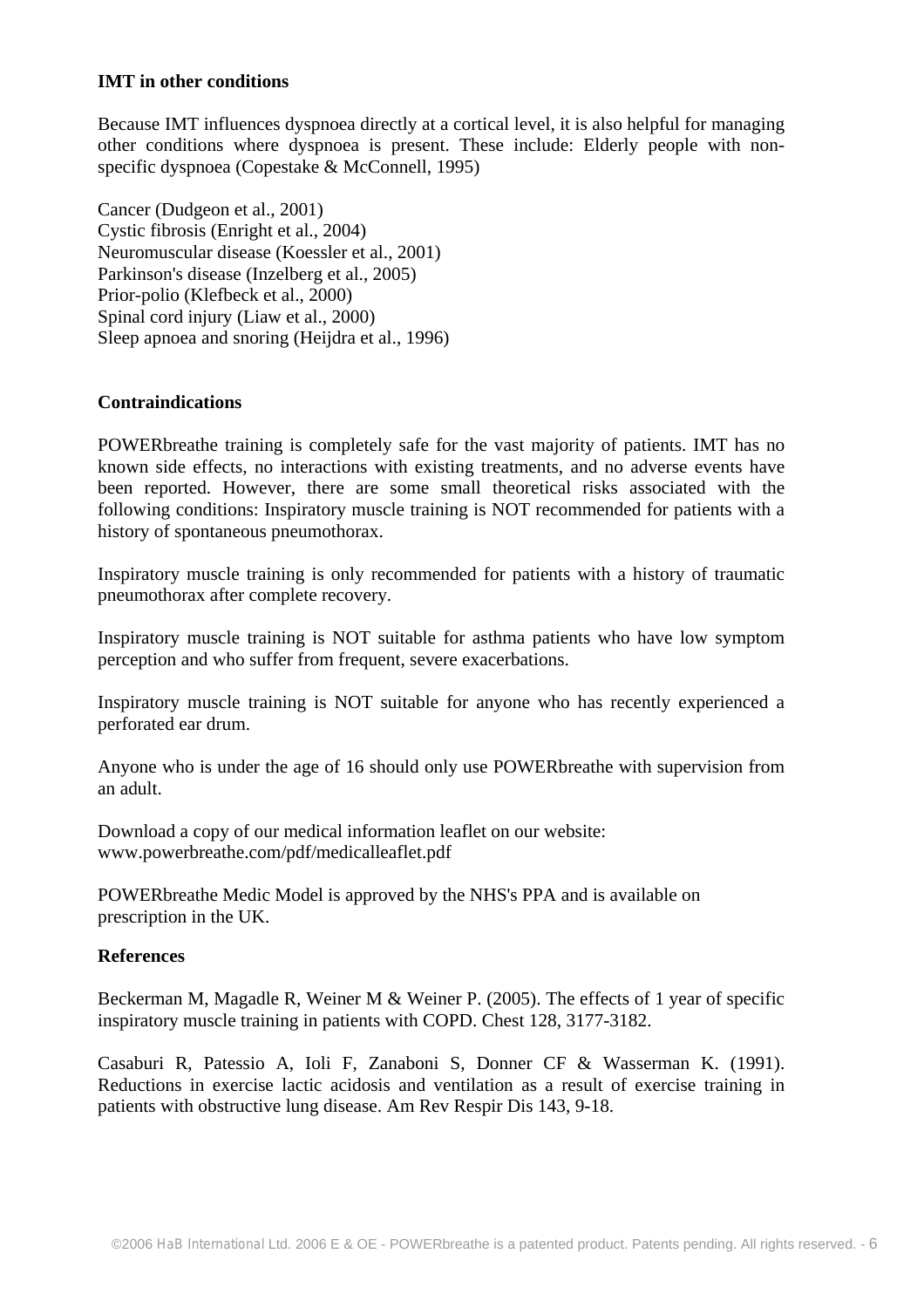Copestake AJ & McConnell AK. (1995). Inspiratory muscle training reduces exertional breathlessness in healthy elderly men and women. In Proceedings of the EGREPA International Conference on Physical Activity & Health in the Elderly, pp. 150.

Dall'Ago P, Chiappa GR, Guths H, Stein R & Ribeiro JP. (2006). Inspiratory muscle training in patients with heart failure and inspiratory muscle weakness: a randomized trial. J Am Coll Cardiol 47, 757-763.

Dudgeon DJ, Lertzman M & Askew GR. (2001). Physiological changes and clinical correlations of dyspnea in cancer outpatients. J Pain Symptom Manage 21, 373-379.

Enright S, Chatham K, Ionescu AA, Unnithan VB & Shale DJ. (2004). Inspiratory muscle training improves lung function and exercise capacity in adults with cystic fibrosis. Chest 126, 405-411.

Heijdra YF, Dekhuijzen PN, van Herwaarden CL & Folgering HT. (1996). Nocturnal saturation improves by target-flow inspiratory muscle training in patients with COPD. Am J Respir Crit Care Med 153, 260-265.

Inzelberg R, Peleg N, Nisipeanu P, Magadle R, Carasso RL & Weiner P. (2005). Inspiratory muscle training and the perception of dyspnea in Parkinson's disease. Can J Neurol Sci 32, 213-217.

Kerstjens H, Posta D & ten Hacken N. (2005). Chronic obstructive pulmonary disease. Clinical Evidence 14, 1-5.

Klefbeck B, Lagerstrand L & Mattsson E. (2000). Inspiratory muscle training in patients with prior polio who use part- time assisted ventilation. Arch Phys Med Rehabil 81, 1065- 1071.

Koessler W, Wanke T, Winkler G, Nader A, Toifl K, Kurz H & Zwick H. (2001). 2 Years' experience with inspiratory muscle training in patients with neuromuscular disorders. Chest 120, 765-769.

Laoutaris I, Dritsas A, Brown MD, Manginas A, Alivizatos PA & Cokkinos DV. (2004). Inspiratory muscle training using an incremental endurance test alleviates dyspnea and improves functional status in patients with chronic heart failure. Eur J Cardiovasc Prev Rehabil 11, 489-496.

Levine S, Nguyen T, Kaiser LR, Rubinstein NA, Maislin G, Gregory C, Rome LC, Dudley GA, Sieck GC & Shrager JB. (2003). Human diaphragm remodeling associated with chronic obstructive pulmonary disease: clinical implications. Am J Respir Crit Care Med 168, 706-713.

Liaw MY, Lin MC, Cheng PT, Wong MK & Tang FT. (2000). Resistive inspiratory muscle training: its effectiveness in patients with acute complete cervical cord injury. Arch Phys Med Rehabil 81, 752-756.

Lotters F, van Tol B, Kwakkel G & Gosselink R. (2002). Effects of controlled inspiratory muscle training in patients with COPD: a meta-analysis. European Respiratory Journal 20, 570-577.